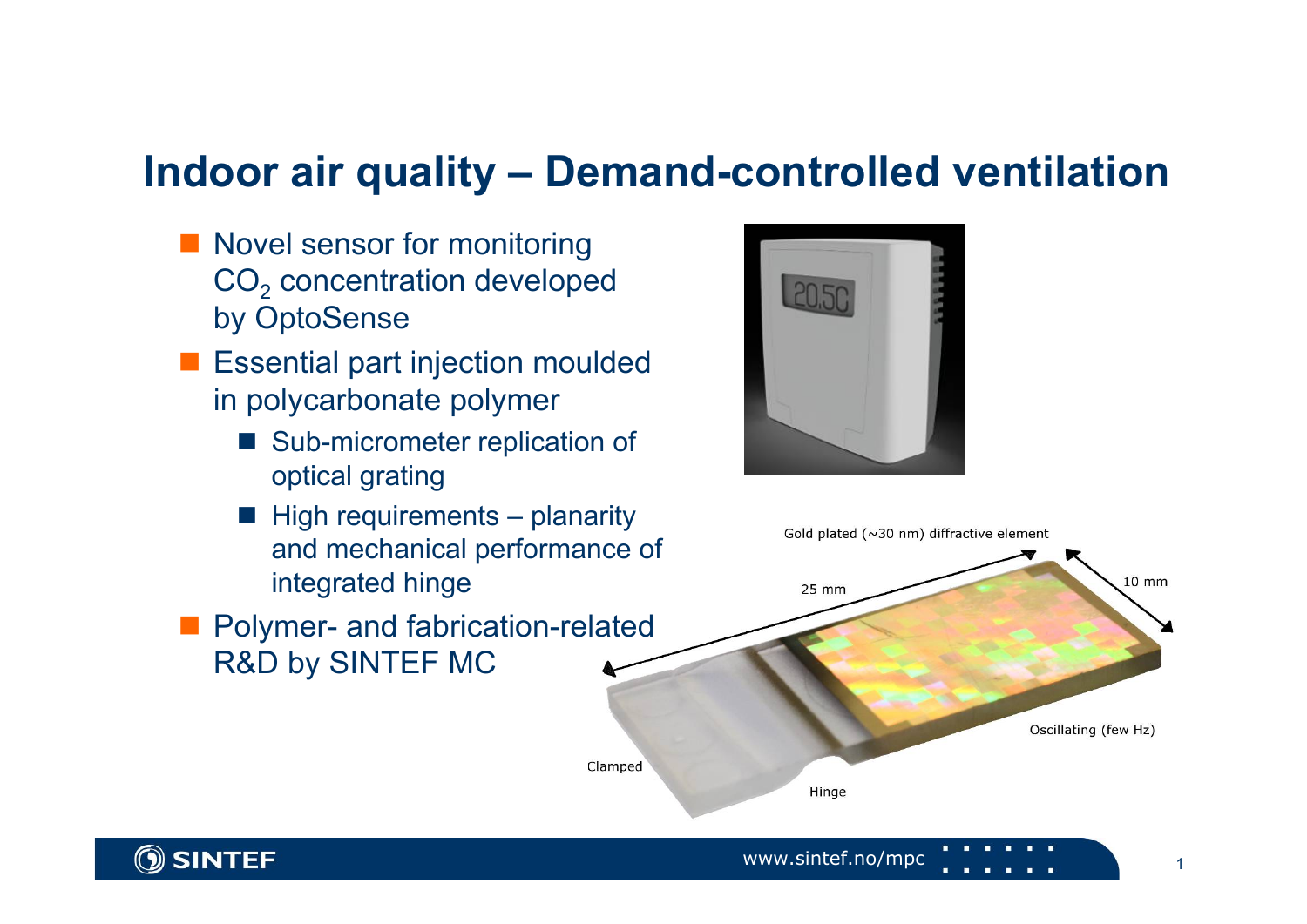## **Early diagnosis of cervical cancer**

- Lab-on-chip device developed by NorChip and SINTEF ICT for detecting high-risk human papilloma virus via mRNA (also a general platform for detecting bacteria and viruses)
- The chip is injection molded in a COC polymer
	- High accuracy and low surface roughness of micro-features essential for microfluidics
	- $\overline{\phantom{a}}$ Barrier properties of material essential for shelf-life
	- F Low price per unit

■ Small-scale pre-market production by SINTEF MC for NorChip





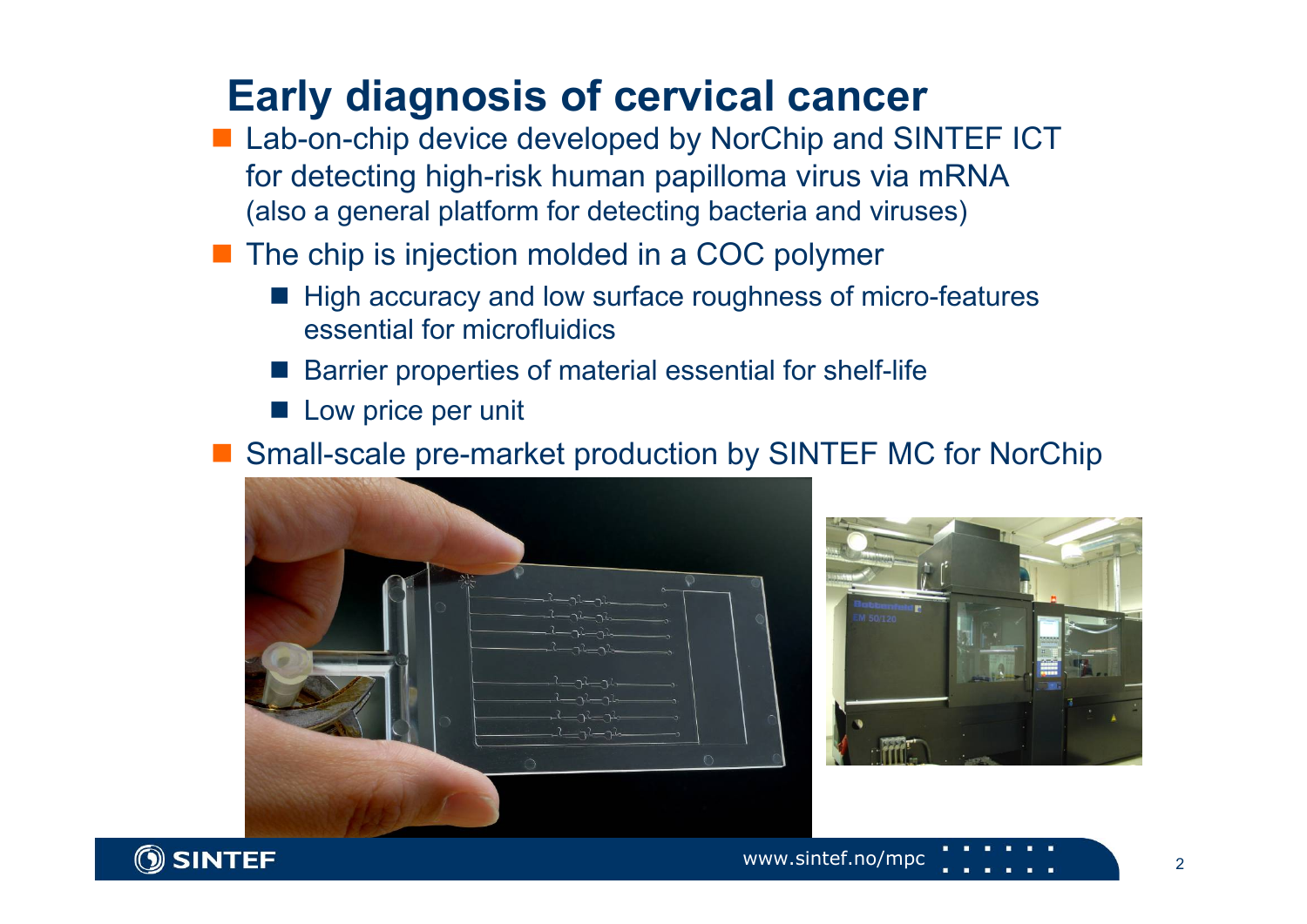## **New in-plane micromixer**

- Easy fabrication and bonding (lid)
	- $\overline{\phantom{a}}$ No intricate structural details
	- **Open channel design**
- Good mixing performance
	- <u>r </u> Ribs in the channel bed rotates the flow
	- $\overline{\phantom{a}}$ Repeated stretching and folding laminates the fluids
	- $\overline{\phantom{a}}$ Exponential increase in interfacial area





Terje Tofteberg, Maciej Skolimowski, Erik Andreassen and Oliver Geschke *Microfluidics and Nanofluidics (*2009)